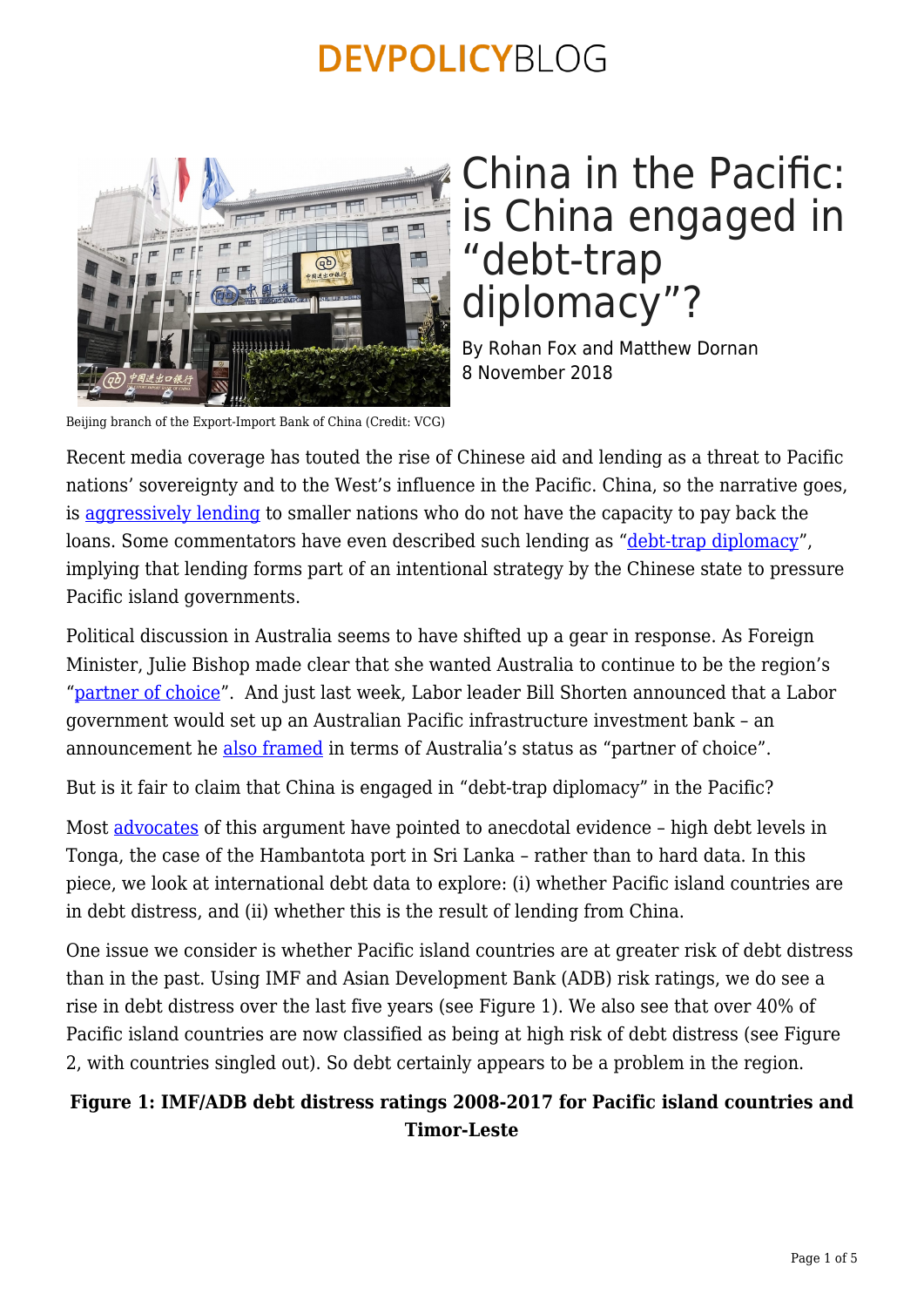

*Note: IMF article IV's are not conducted every year – for these years we code the risk rating as the same in the most recent article IV report. All countries use IMF ratings except for Cook Islands, which uses ADB. Countries included are Fiji, Palau, Papua New Guinea, Solomon Islands, Timor-Leste, Vanuatu, Kiribati, Marshall Islands, Micronesia, Samoa, Tonga and Tuvalu. Tuvalu and Nauru are excluded as they were not IMF members in 2008 (they joined in 2010 and 2017 respectively), and no ADB risk ratings were found.*

**Figure 2: Debt distress rating by country (using most recent data)**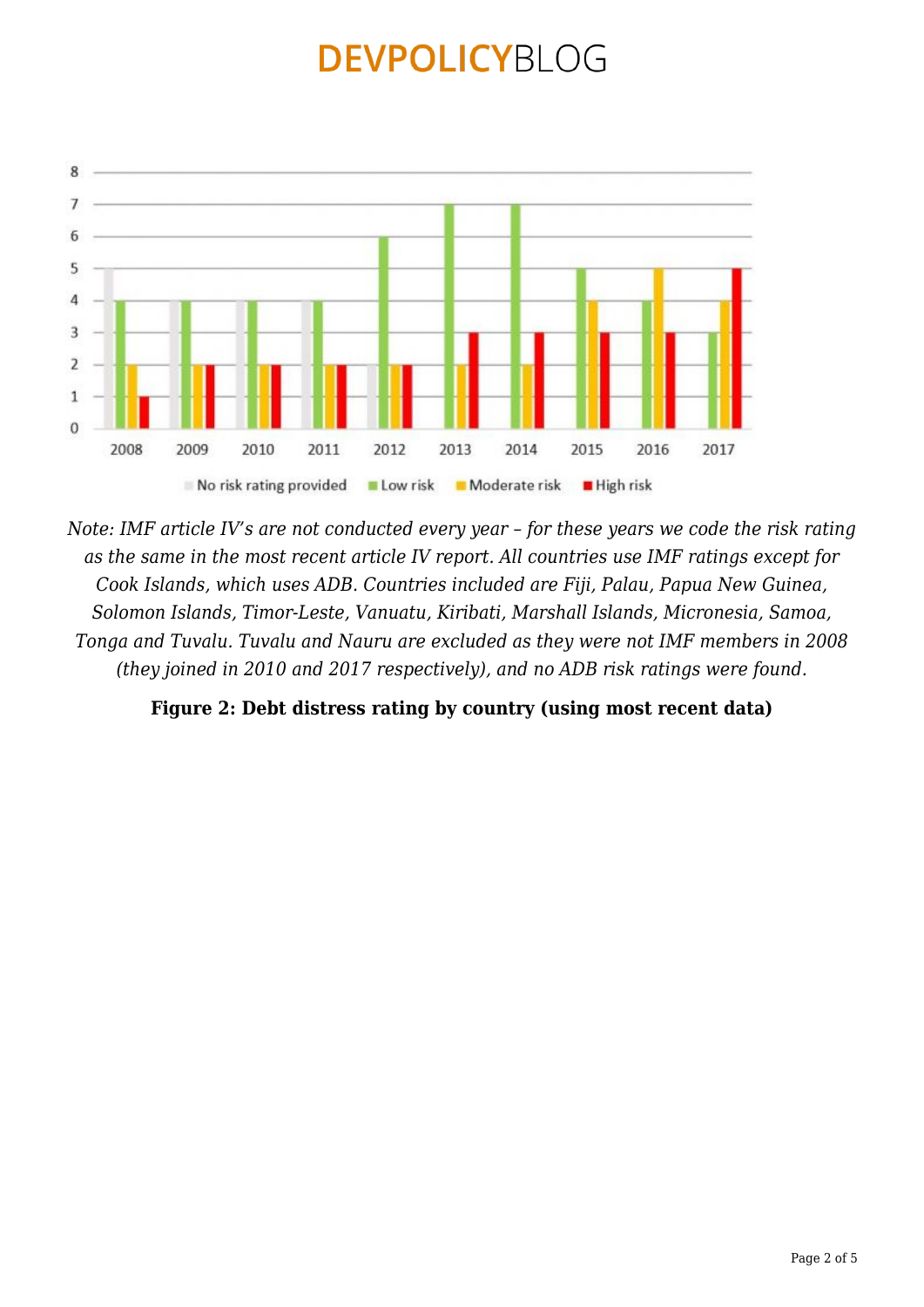Cook Islands (2017) Fiji (2016) Nauru (2017) Palau (2016) PNG (2017) Solomon Islands (2017) Timor-Leste (2017) Vanuatu (2018) Kiribati (2017) Marshall Islands (2018) Micronesia (2017) Samoa (2018) Tonga (2017) **Tuvalu (2018)** 

 $1<sub>OW</sub>$ **Low** Low **Low** Moderate Moderate Moderate **Moderate** High **High** High **High High** High

Now for the second question: is this debt distress the result of lending by China?

The short answer is "no".

Although it is the largest bilateral lender, Chinese lending comprises less than half of lending in any single country, with the exception of Tonga. In fact, half of those countries in the "high risk" category do not even recognise China (PRC), meaning they have no access to Chinese concessional finance (they instead have a relationship with Taiwan). China has also provided significant sums to countries where debt is not an issue (i.e. to countries classified as being at "low risk" of debt distress).

Let's look at lending to the region in more detail.

China holds around 12% of the total debt owed by Pacific nations, or US \$1.3 billion out of US \$11.2 billion in debt in the years in question (see Figure 3). Australia does not feature in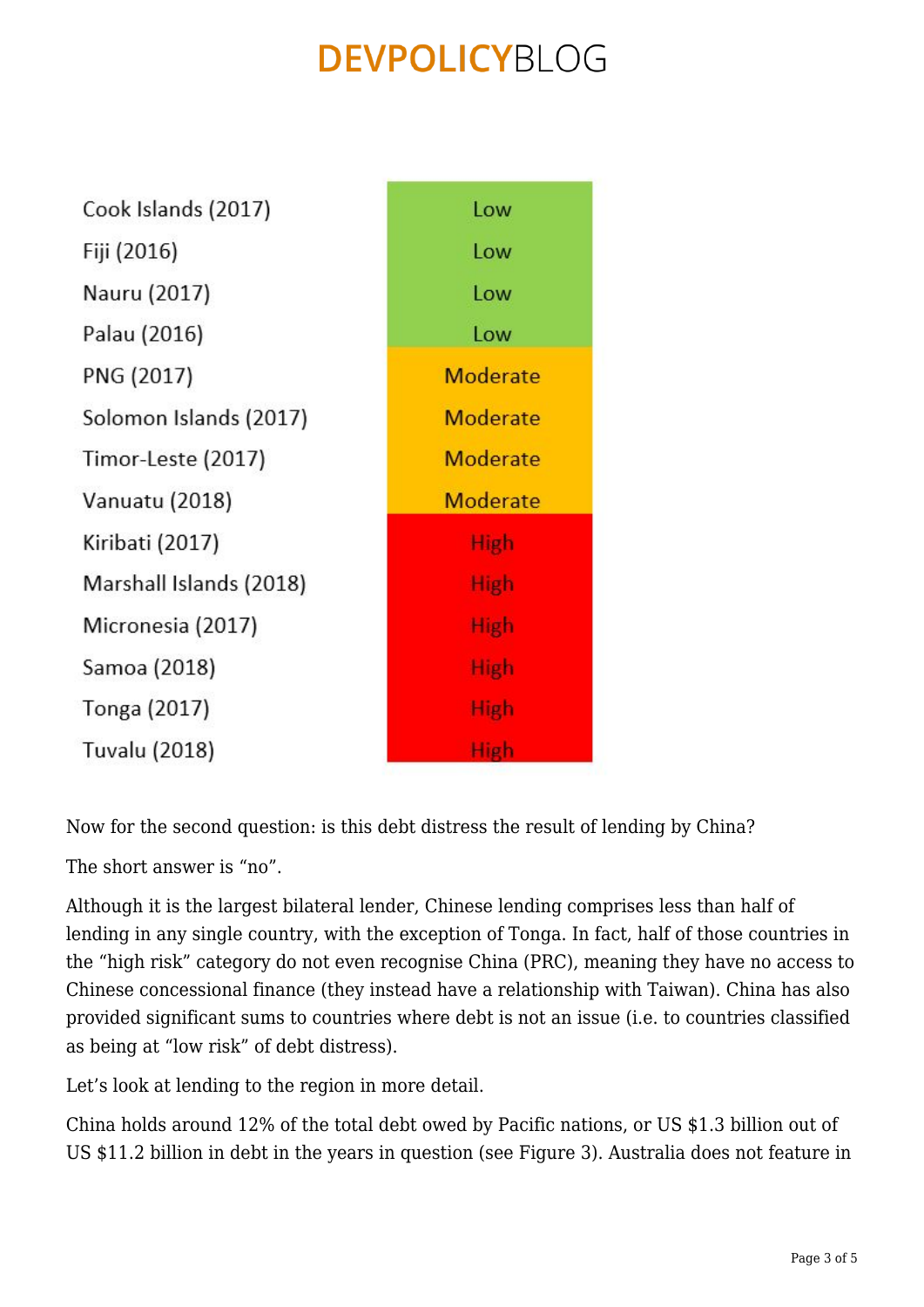this graph, as currently all its aid is given as grants rather than concessional loans – though it does contribute to multilateral funds that are lent to the region (e.g. by the World Bank).

Aggregate figures for the region are driven by Papua New Guinea and Fiji, the economies of which dwarf the rest of the Pacific. Borrowing by these two countries alone makes up 88% of the region's total debt. However, in both countries, domestic debt dominates government borrowing – something that is explained in part by the activities of domestic pension funds.



**Figure 3: Break up of national debt owed, by lender**

*Note: Timor-Leste, Nauru and Palau have been excluded from the graph as no information was found on the break down of their debt. Timor has signed up to China's Belt and Road Initiative (BRI), and has committed to receiving loans for projects, but these have not yet commenced and Timor-Leste currently does not owe money to China. The total figure was calculated by converting all sums into US dollars and converting into 2018 prices using US CPI data.*

It is only in Tonga, Samoa and Vanuatu that Chinese lending comprises over one-third of total debt. In Samoa, lending by the multilateral development banks has been greater than lending by China. In Vanuatu, which is not at high risk of debt distress, the rise in debt to China is a recent phenomenon – and if government statements are anything to go by, appears to have come to an end.

That leaves Tonga as the only country where the "debt-trap diplomacy" narrative has some basis. Tonga is in a high level of debt distress, and Chinese lending dominates – the result of two large concessional loans provided by China Eximbank in 2008 and 2010.

However, anyone with knowledge of how those loans came about would argue that the Chinese state-centric "debt-trap diplomacy" narrative is a far stretch (see a [2014 article](https://onlinelibrary.wiley.com/doi/abs/10.1002/app5.35) by